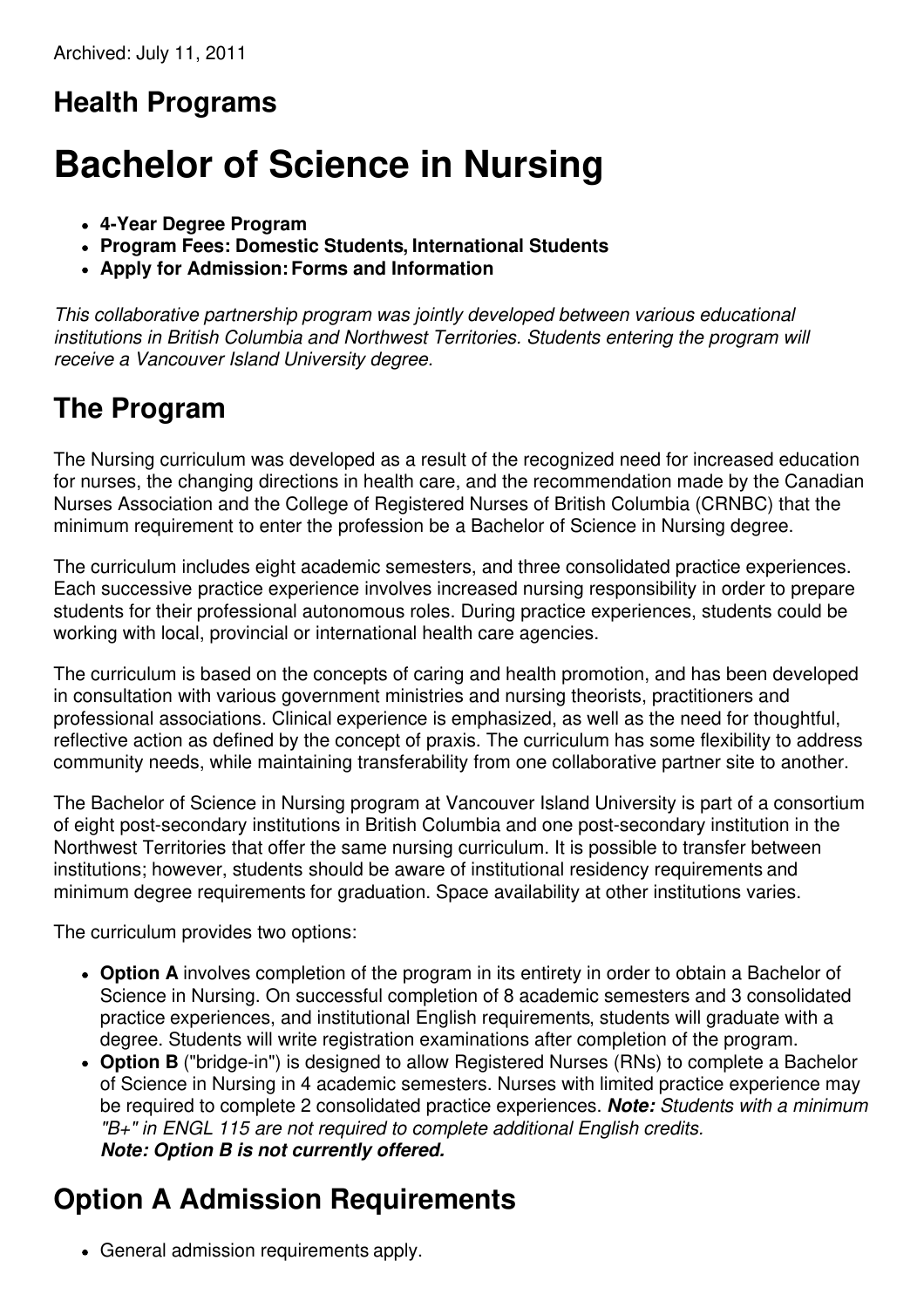- Minimum "C+" in each of Chemistry 11, Biology 12, English 12, and a minimum "C+" in one of Principles of Math 11, Pre-Calculus 11, Foundations of Math 12; or equivalents.
- Submission of a satisfactory BSc Nursing Personal Profile form.
- Admission rankings are determined by a combination of GPA and Personal Profile scores.

For detailed information about admission and selection criteria please contact the Advising Centre at 1-888-920-2221 local 6410.

## **Option B Admission Requirements**

#### *Note: Option B is not currently offered.*

- Transcript from Diploma School of Nursing and from other educational institutions attended.
- Verification of nursing registration status from CRNBC.
- Two references (forms available upon request).

### **Notes on Admission - Options A and B**

**Note:** *The following documents are required for the first day of classes.*

- Completed Immunization Requirements Form
- Proof of C.P.R. level "C" training.
- Proof of W.H.M.I.S. Training
- Proof of Nonviolent Crisis Intervention training is required prior to the first practicum.
- This program is not currently available to international students. *Prior Learning Assessment credit may be available for courses in this program. Contact the Chair, Bachelor of Science in Nursing program, 1-888-920-2221 local 6260.*

### **Note on Progression, Options A and B**

Students are required to maintain a 65% ("C+") average in all courses with no grade lower than 60% ("C").

### **Start Date and Application Deadline**

**Option A:** The program starts in September and applications are accepted between November 15 and February 28. For further information check the Program Availability List.

*Options B: Option B is not currently offered.*

### **Program Outline**

**Bachelor of Science in Nursing - Option A**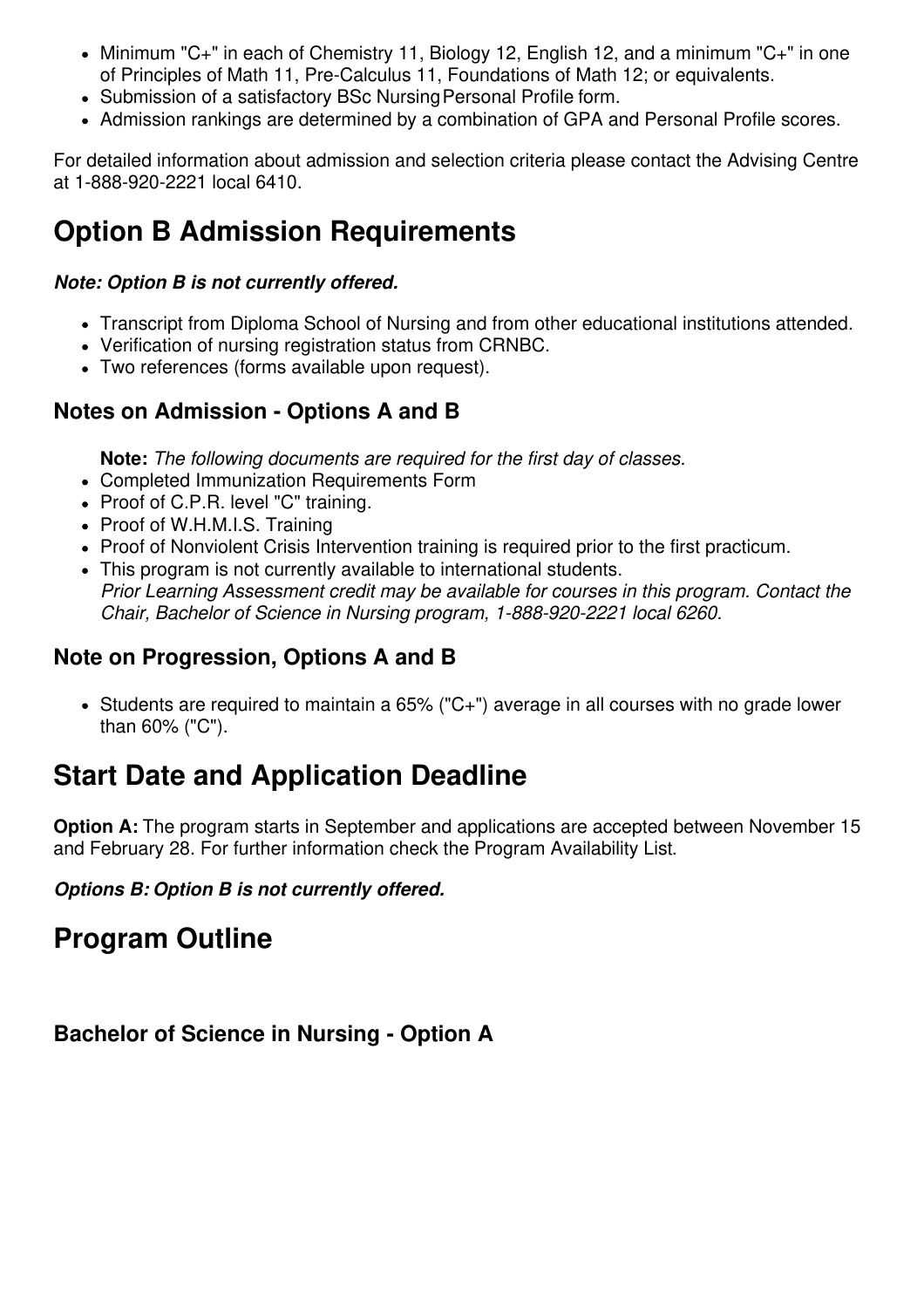| <b>YEAR 1 Option A</b>                                                           | <b>Credits</b> |
|----------------------------------------------------------------------------------|----------------|
| NURS 100 - (Health and Healing I: Living Health)                                 | 3              |
| NURS 102 - (Relational Practice I: Self and Others)                              | 3              |
| NURS 103 - (Professional Practice I: Introduction to the Profession of Nursing)  | 3              |
| NURS 104 - (Nursing Practice I: Introduction to Nursing Practice)                | 4.5            |
| NURS 110 - (Health and Healing II: Health Indicators)                            | 3              |
| NURS 111 - (Nursing Learning Centre II)                                          | 3              |
| NURS 113 - (Professional Practice II: Introduction to the Discipline of Nursing) | 3              |
| NURS 114 - (Nursing Practice II: Coming to Know the Client)                      | 4              |
| NURS 175 - (Transitional Practice Experience I)                                  | 6              |
| BIOL 156 - (Nursing: Anatomy and Physiology I)                                   | $\overline{4}$ |
| BIOL 157 - (Nursing: Anatomy and Physiology II)                                  | 4              |
| Degree English Requirements                                                      | 6              |
| <b>Semester Credits</b>                                                          | 46.5           |

| <b>YEAR 2 Option A</b>                                                       | <b>Credits</b> |
|------------------------------------------------------------------------------|----------------|
| NURS 200 - (Health & Healing III: Health Challenges/Healing Initiatives)     | 3              |
| NURS 201 - (Nursing Learning Centre III)                                     | 3              |
| NURS 202 - (Relational Practice II: Creating Health Promoting Relationships) | 3              |
| NURS 204 - (Nursing Practice III: Promoting Health & Healing)                | 5              |
| NURS 208 - (Health Sciences III: Pathophysiology I)                          | 3              |
| NURS 210 - (Health & Healing IV: Health Challenges/Healing Initiatives)      | 3              |
| NURS 211 - (Nursing Learning Centre IV)                                      | 3              |
| NURS 214 - (Nursing Practice IV: Promoting Health & Healing)                 | 6              |
| NURS 218 - (Health Science IV: Pathophysiology II)                           | 3              |
| PHIL 331 - (Ethics in Health Care)                                           | 3              |
| NURS 275 - (Consolidated Practice II)                                        | $\overline{7}$ |
| <b>Semester Credits</b>                                                      | 42             |

| <b>YEAR 3 Option A</b>                                                         | <b>Credits</b> |
|--------------------------------------------------------------------------------|----------------|
| NURS 300 - (Health & Healing V: Complex Health Challenges/Healing Initiatives) | 3              |
| NURS 301 - (Nursing Learning Centre V)                                         | 3              |
| NURS 302 - (Relational Practice III: Connecting Across Difference)             | 3              |
| NURS 304 - (Nursing Practice V: Promoting Health & Healing)                    | 6              |
| NURS 310 - (Health & Healing VII: Promoting Community & Societal Health)       | 3              |
| NURS 313 - (Professional Practice IV: Nursing Inquiry)                         | 3              |
| NURS 314 - (Nursing Practice VI: Promoting Health of Communities & Society)    | 4              |
| NURS 318 - (Health & Healing VI: Global Health Issues)                         | 3              |
| NURS 375 - (Consolidated Practice Experience III)                              | 8              |
| Elective other than Nursing*                                                   | 3              |
| <b>Semester Credits</b>                                                        | 39             |

**\*** *Any university level course may be used as an elective.*